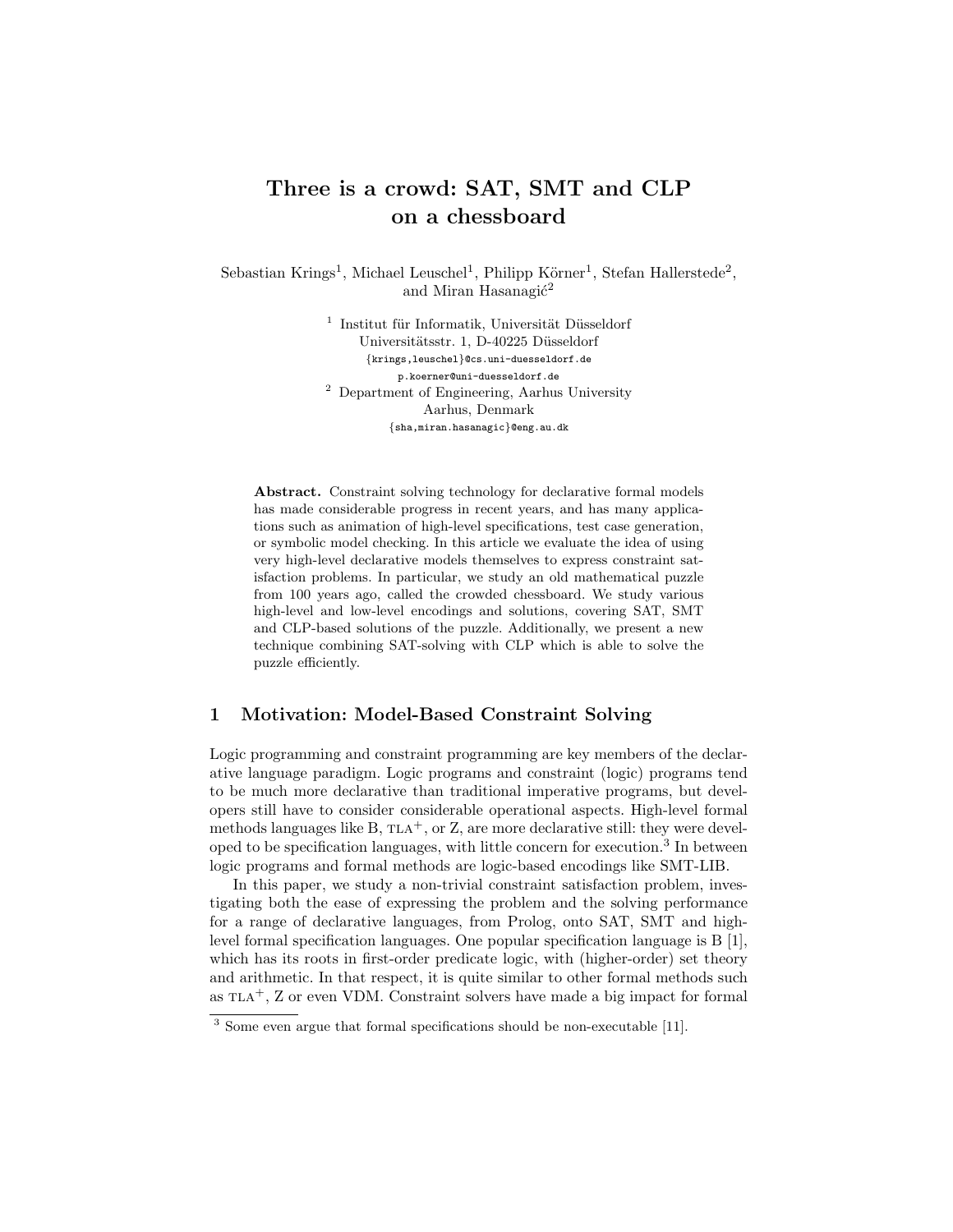methods in general and B or  $TLA^+$  in particular, by providing validation technology for proof [8, 18], animation [15], bounded or symbolic model checking [13], and test case generation [21].

We want to turn our focus from constraint solving technology for validating models towards using formal models to express constraint satisfaction problems. The idea is to use the expressivity of the B language and logic to express practical problems, and to use constraint solving technology on these high level models. In [16], we already argued that B is well suited for expressing constraint satisfaction problems in other domains as well. This was illustrated on the Jobs puzzle challenge [24] and we are now solving various time tabling problems [23].

In this paper, we want to present one particular benchmark puzzle, and various ways to solve it. One motivation was that the puzzle was formulated exactly 100 years ago. A more academic motivation is that the puzzle is relatively easy to explain and hence should be relatively easy for other researchers to provide their own solutions in their favorite declarative formalism and compare it with ours.

Indeed, a real-life problem such as the time-tabling problem in [23] is very arduous to describe in an article, and would require considerable investment to write a solution in another formalism, requiring many weeks or months of effort. A puzzle such as the N-queens puzzle, on the other hand, is too simple and allows many very special encodings, which cannot be easily used in real-life, practical problems. The encoding is not really a challenge, and a solution to the N-queens puzzle only provides limited insights into practicality of a formalism.

We feel that the crowded chessboard problem provides the almost perfect middle ground, even though it is a combinatorical problem: the problem can still be explained in a paper, and has some entertaining aspects as well. Furthermore, solutions can be easily checked by a human, provided the solution is rendered graphically. In the following, we investigate different declarative encodings of the problem, considering ease of understanding, correspondance to the problem statement and solving performance. Constraint solving technology can be classified into the following broad categories, which we all experiment with:

- Constraint programming, used in Sections 3 and 4 and used by ProB's default solver in Section 2.1,
- Translation to boolean satisfiability and using SAT solvers in Section 5,
- Translation to SMT-LIB and using SMT solvers in Section 6.

All models used in this paper are available at: https://github.com/leuschel/crowded-chessboard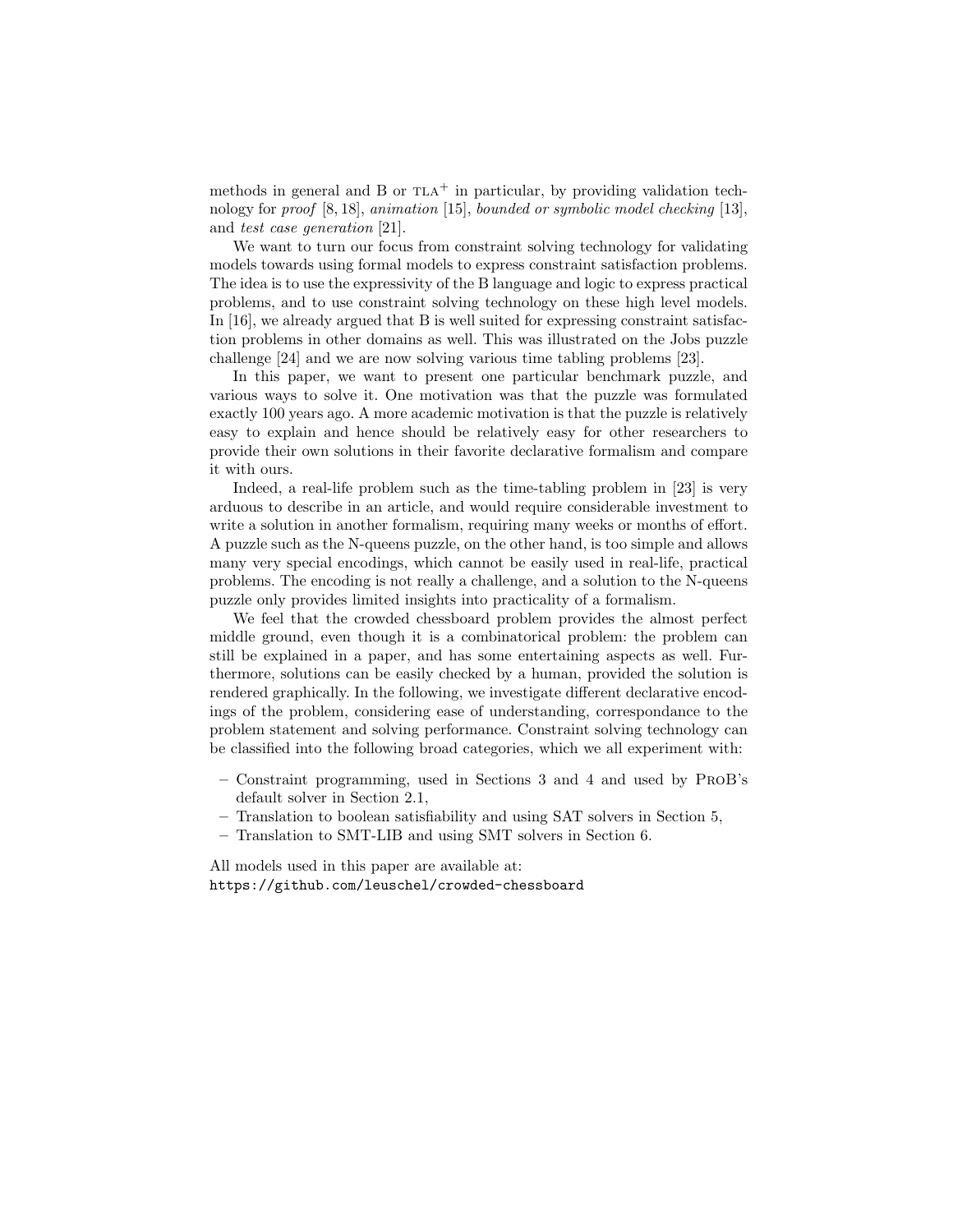### 2 The Crowded Chessboard Problem and its B Solution

#### The Crowded Chessboard Problem

The crowded chessboard is a 100 year old problem appearing as problem 306 in Dudeney's book [9]. The book provides the following description of the problem:

"The puzzle is to rearrange the fifty-one pieces on the chessboard so that no queen shall attack another queen, no rook attack another rook, no bishop attack another bishop, and no knight attack another knight. No notice is to be taken of the intervention of pieces of another type from that under consideration - that is, two queens will be considered to attack one another although there may be, say, a rook, a bishop, and a knight between them. And so with the rooks and bishops. It is not difficult to dispose of each type of piece separately; the difficulty comes in when you have to find room for all the arrangements on the board simultaneously."

| oard<br>size |    |    |    |     |
|--------------|----|----|----|-----|
| 5            | 5  | 5  | 8  | 5   |
| 6            | 6  | 6  | 10 | 9   |
| 7            | 7  | 7  | 12 | 11  |
| 8            | 8  | 8  | 14 | 21  |
| 9            | 9  | 9  | 16 | 29  |
| 10           | 10 | 10 | 18 | 37  |
| 11           | 11 | 11 | 20 | 47  |
| 12           | 12 | 12 | 22 | 57  |
| 13           | 13 | 13 | 24 | 69  |
| 14           | 14 | 14 | 26 | 81  |
| 15           | 15 | 15 | 28 | 94  |
| 16           | 16 | 16 | 30 | 109 |

Table 1: Configurations

Table 1 shows the maximum number of pieces for which the puzzle can still be solved. To gain unsatisfiable benchmarks, we will increment the number of knights.

#### 2.1 B Solution

We now try to formalise this problem in the B language, as clearly as possible. Our goal here is to make a human readable formalisation of the model, where a human can be convinced that the problem has been modelled correctly. Indeed, in constraint programming it is quite often the case that subtle errors creep into a formalisation, which can go unnoticed for quite some time. Thus, below we also intersperse the formal model with a few visualisations and other sanity checks, to ensure that the model is correct. The LATEX of this section has been derived by executing the model, see [14].

For the visualisations, we first set the dimension  $n$  of the board to 5 and thus have the following set of possible indexes on the chessboard:  $Idx = \{1, 2, 3, 4, 5\}.$ Furthermore, we define the set of chess pieces, including a special piece  $Empty$ for empty squares:  $PIECES = \{Queue, Bishop, Book, Knight, Empty\}.$ 

#### 2.2 Specifying Movements

First, we compute for every position on the board which squares can be reached by a horizontal or vertical move, i.e., a function which returns a set of coordinates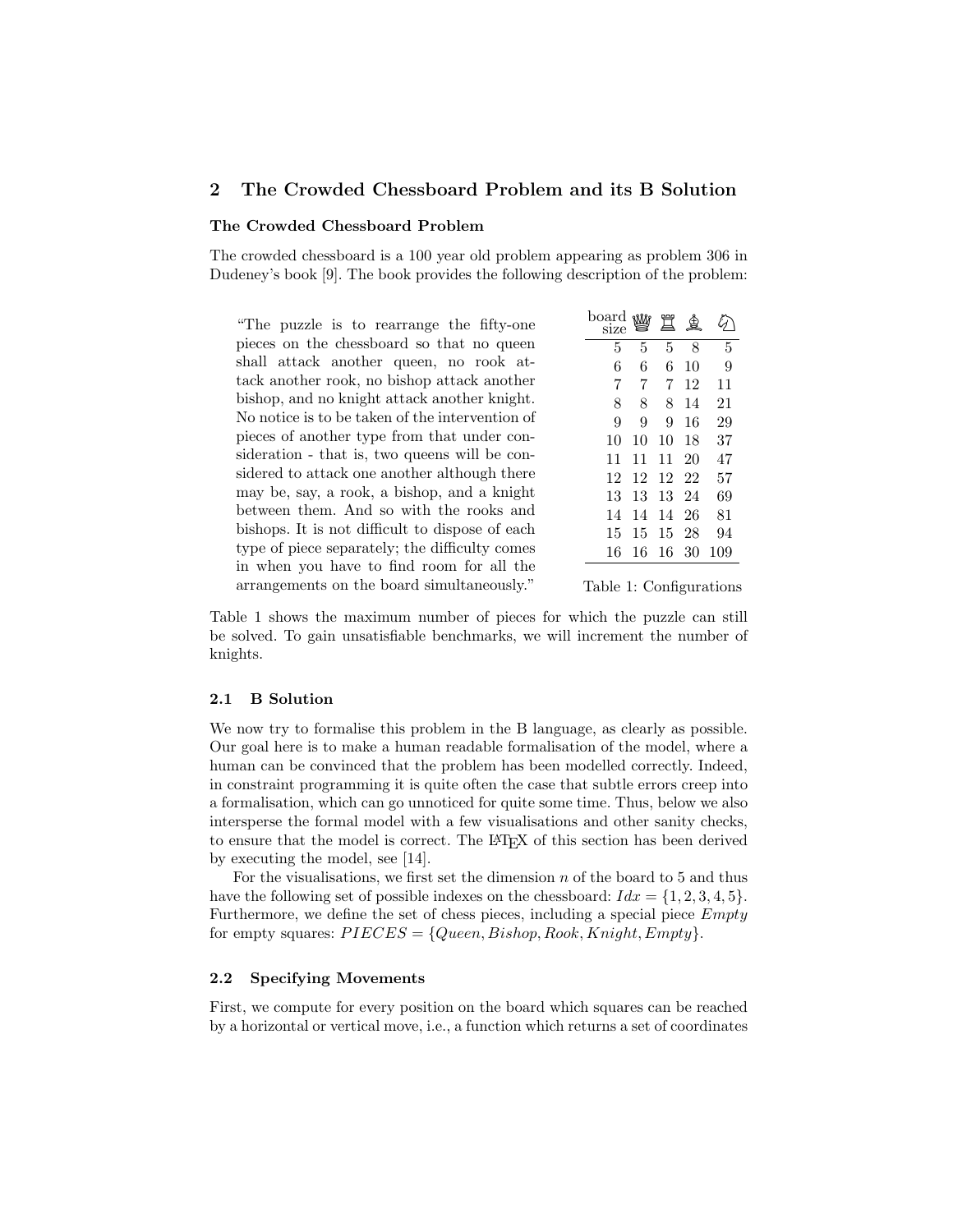

Fig. 1: Rook Attack Fig. 2: Bishop Attack Fig. 3: Knight Attack

that can be attacked from a given position. For example, we have  $moveHV(2 \rightarrow$  $3) = \{(1 \mapsto 3), (2 \mapsto 1), (2 \mapsto 2), (2 \mapsto 4), (2 \mapsto 5), (3 \mapsto 3), (4 \mapsto 3), (5 \mapsto 3)\},\$ visualized in Fig. 1. This can be expressed in B using a lambda function:

$$
moveHV = \lambda(i,j).(\{i,j\} \subseteq Idx \mid \{k,l \mid \{k,l\} \subseteq Idx \land (i,j) \neq (k,l) \land (i=k \lor j=l)\})
$$

Now, we compute the diagonal moves, e.g., we have  $moveDiag(2 \rightarrow 3) = \{(1 \rightarrow$ 2),  $(1 \mapsto 4)$ ,  $(3 \mapsto 2)$ ,  $(3 \mapsto 4)$ ,  $(4 \mapsto 1)$ ,  $(4 \mapsto 5)$ }, visualized in Fig. 2.

$$
moveDiag = \lambda(i,j).(\{i,j\} \subseteq Idx \mid \{k,l \mid \{k,l\} \subseteq Idx \land (i,j) \neq (k,l) \land (k-i=l-j) \} \tag{k-i=l-j}
$$

To describe the moves of the knight, we introduce the following auxiliary function to compute the absolute distance between indices:

$$
dist = \lambda(i, j). (i \in \mathbb{Z} \land j \in \mathbb{Z} \mid \text{IF } i \geq j \text{ THEN } i - j \text{ ELSE } j - i \text{ END}).
$$

Using it, the knight's moves can now be described as follows:

$$
moveK = \lambda(i, j).(\{i, j\} \subseteq Idx \mid \{k, l \mid \{k, l\} \subseteq Idx \land i \neq k \land
$$

$$
j \neq l \land dist(i, k) + dist(j, l) = 3\})
$$

For example, we have  $moveK(2 \leftrightarrow 3) = \{(1 \leftrightarrow 1), (1 \leftrightarrow 5), (3 \leftrightarrow 1), (3 \leftrightarrow 7)\}$ 5),  $(4 \mapsto 2)$ ,  $(4 \mapsto 4)$ , visualized in Fig. 3.

We can now assemble all of these into a single higher-order function, which for each piece returns the attacking function (which in turn for each position on the board returns the set of attacked positions):

$$
attack = \{ (Root \mapsto moveHV), (Bishop \mapsto moveDiag), (Knight \mapsto moveK),
$$

$$
(Queen \mapsto \lambda(p). (p \in (Idx \times Idx) \mid moveHV(p) \cup moveDiag(p))),
$$

$$
(Empty \mapsto ((Idx) \times (Idx)) \times \{\emptyset\})\}
$$

#### 2.3 Specifying the Number of Pieces

After having modelled how the pieces move, we now describe how many pieces of each type we want to place on the board as follows. Note that the second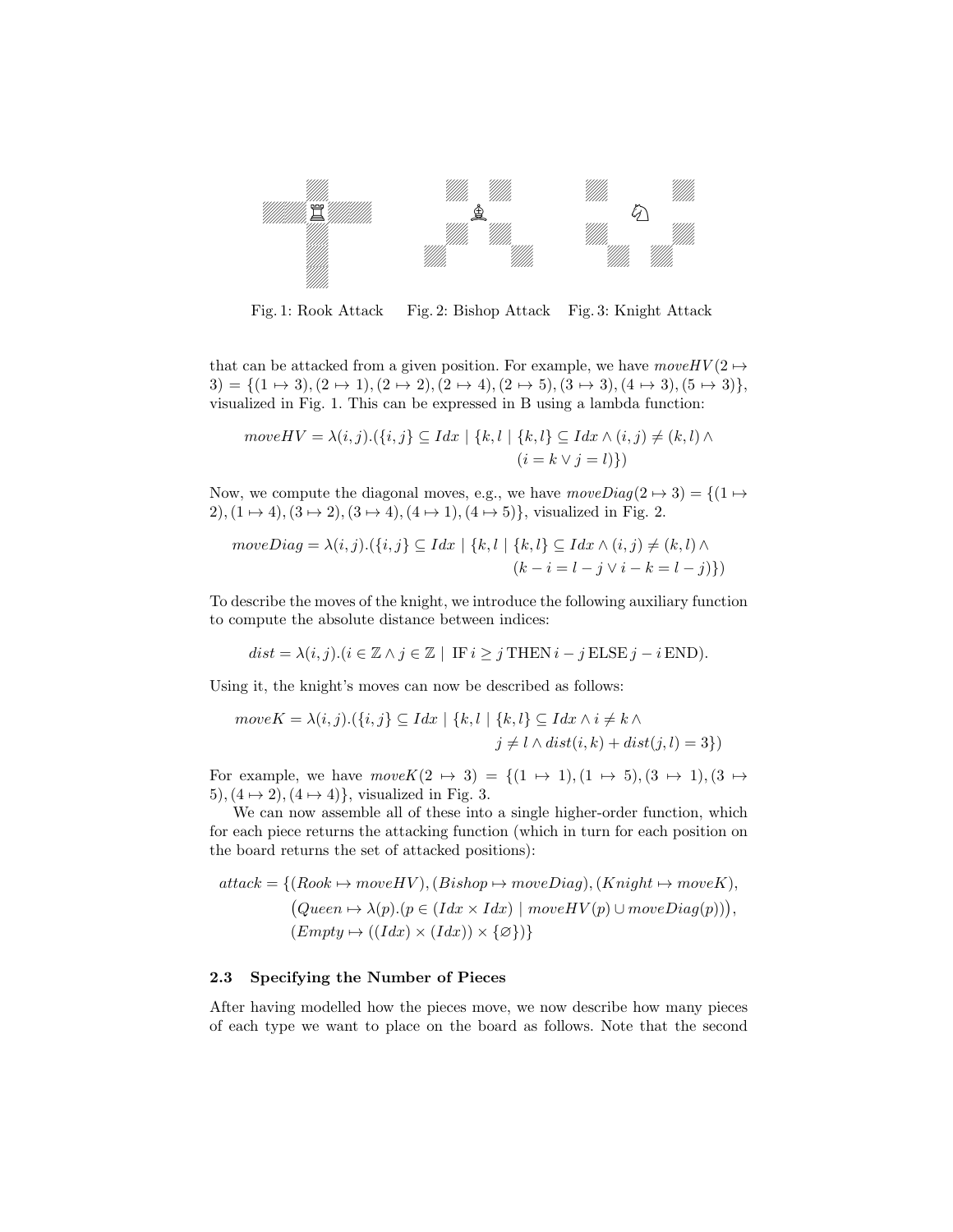conjunct asserts the number of all placed figures, including the empty field, to be  $n^2$ . That is, it computes the number of empty squares from the given figures. The only hard-coded part is the number of knights (5 in this case):

$$
nrPcs \in PIECES \to 0...n^2 \land \Sigma(p).(p \in PIECES|nrPcs(p)) = n^2 \land
$$
  

$$
((Queen \to n) \in nrPcs \land (Root \to n) \in nrPcs \land
$$
  

$$
(Bishop \to 2*n-2) \in nrPcs \land (Knight \to 5) \in nrPcs)
$$

This gives rise to the following solution for  $n = 5$ :

$$
nrPcs = \{(Queue n \rightarrow 5), (Book \rightarrow 5), (Bishop \rightarrow 8), (Knight \rightarrow 5), (Empty \rightarrow 2)\}
$$

#### 2.4 Solving the Crowded Chessboard Puzzle

Solving the crowded chessboard puzzle now amounts to solving the predicates:

 $board \in \text{Idx} \times \text{Idx} \rightarrow \text{PIECES}$  $\forall P.(P \in P \mid E \subseteq S \Rightarrow \text{card}(\{p | p \in \text{dom}(\text{board}) \land \text{board}(p) = P\}) = \text{nr} \text{Pos}(P)$  $\forall (pos, piece).((pos \mapsto piece) \in board$  $\Rightarrow \forall pos2. (pos2 \in attack(piece)(pos) \Rightarrow board(pos2) \ne piece)$ 

Observe how compact the core B representation of the problem is. The first predicate sets up the board and specifies the possible pieces that can be put on the board. The second predicate specifies how many pieces of each kind should be placed on the board. The third predicate posits that no piece can attack another piece of the same kind. In case we want to add a new kind of piece or change the rules for an existing piece, these three predicates would remain unchanged; one would only have to adapt the definition of the attack function. The first solution found by ProB for n=5 is visualized in Fig. 4.



Fig. 4: Solution

Of course, the model could be improved by adding further (implied) constraints, e.g., by asserting that bishops have to be placed on border cells. However, by doing so, we would decrease correspondence to the original problem formulation, sacrificing comprehensibility for solving speed.

#### 2.5 New CLP and SAT Integration

We believe that the above encoding is compact, elegant, easy to understand, validate and adapt by a human. Unfortunately, as it stands, this encoding can be solved by ProB only for small values of n. Given the success of the SAT approach later in Section 5, one may wonder why ProB's SAT backend [20] cannot be applied to the B model instead of the default CLP solver.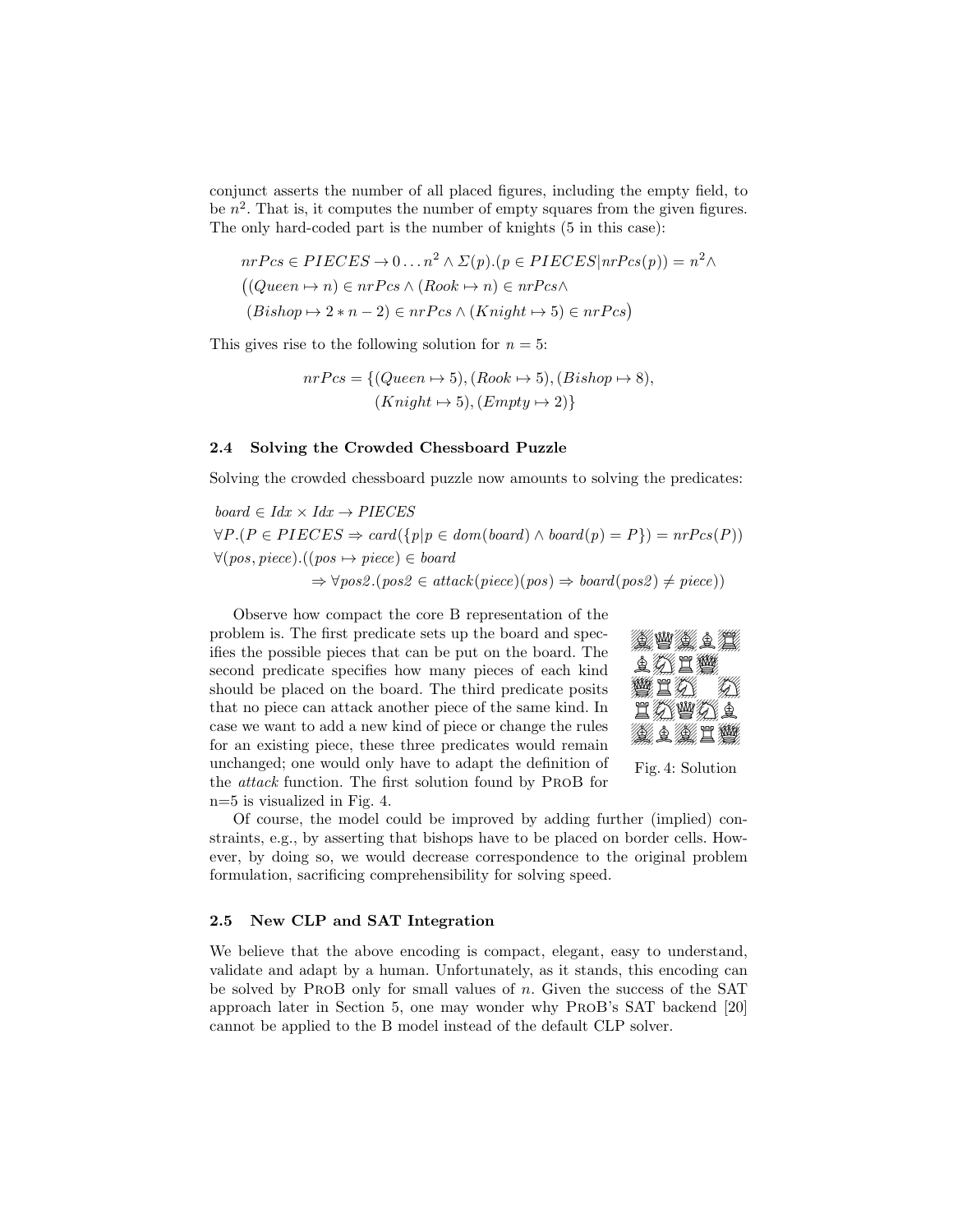The reason is the higher order nature of the model: the SAT backend relies on Kodkod [26], a relational model finder translating its input language to SAT. However, Kodkod can only translate certain first-order constructs and data structures. For this reason, the technique in  $[20]$  statically splits a predicate  $P$  to be solved into a part  $P_{SAT}$  that can be translated by Kodkod and another one  $P_{CLP}$  that will be solved by PROB's default solver. The solving now proceeds by first performing deterministic propagation in  $P_{CLP}$ , possibly instantiating values in  $P_{SAT}$ . Then,  $P_{SAT}$  is solved, the solution of which is fed into PROB for solving  $P_{CLP}$ . The core problem is that, when solving  $P_{CLP}$  we cannot generate new constraints to be shipped to the SAT solver. This is exactly what we would need in our case: let ProB evaluate the higher-order attack function from Section 2.2, unroll the involved quantifiers and then ship simple first-order constraints to a SAT solver.

We have implemented exactly this style of integration in reaction to the challenge posed by the crowded chessboard. The idea is to allow the user to annotate parts of the constraint as to be treated by a SAT solver. Note that these parts can be inside quantifiers, in which case  $ProB$  would expand these quantifiers and (possibly) compute relevant values using higher-order datastructures.

We annotate implications, equalities, inequalities and cardinality constraints for SAT and let ProB deal with the rest, e.g., determining and applying the higher-order *attack* function. Doing so, the first two predicates given in Section 2.4 can completely be given to a SAT solver via Kodkod. The third one however is unrolled by ProB, only the inner predicate gets solved by Kodkod:

 $Proof (CLP)$ 

| $\forall (piece, i, j, i2, j2). (i \mapsto j \in (1 \dots n) \times (1 \dots n) \land i2 \mapsto j2 \in attack(piece)(i \mapsto j)$ |
|-------------------------------------------------------------------------------------------------------------------------------------|
| $\Rightarrow board1((i-1)*n+j) = piece \Rightarrow board1((i2-1)*n+j2) \neq piece)$                                                 |
| Kodkod (SAT)                                                                                                                        |

Observe that we have rewritten the quantification over  $(piece, i, j, i2, j2)$ slightly, to enable ProB to completely expand the quantifier and apply the higher-order function *attack*.

### 3 A Prolog CLP(FD) Solution

Given that ProB's default CLP solver does not scale for the high-level B model, we have written a direct encoding of the crowded chessboard problem in SICStus Prolog using the finite domain library CLP(FD) [5]. As the following code snippet shows, the chessboard is encoded as a list of length  $n$  of lists of  $n$  finite domain variables each, in the range 0 to 4. The value 0 denotes an empty square, 1 a queen, 2 a rook, 3 a bishop, and 4 a knight. The entry predicate is solve(N,K,Sol), where N specifies the size of the board and K the number of knights to be placed. The solution is returned in Sol; by backtracking all solutions can be found.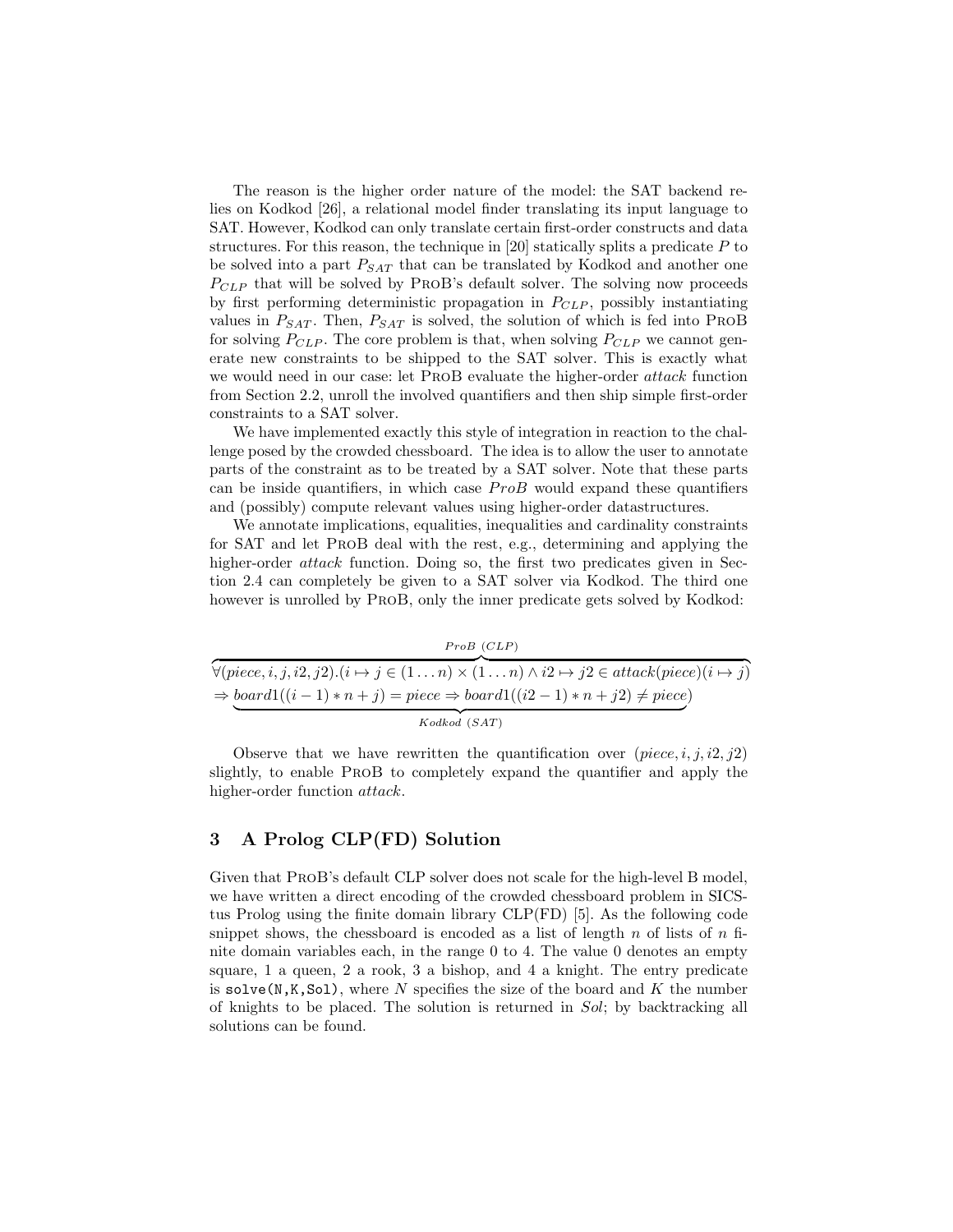```
solve(N,Knights,Sol) :-
   length(Sol,N),
   maplist(pieces(N),Sol),
   append(Sol,AllPieces),
   ... constraint setup ...
   labeling([ffc],AllPieces).
pieces(N, L) := length(L, N), clipfd:domain(L, 0, 4).
```
Above, *AllPieces* is a flattened list of the domain variables. Below, we explain the most important part of the constraint setup. To ensure that we place the correct number of pieces of each type onto the board we use the global cardinality constraint of CLP(FD):

```
Bishops is 2*N-2,
Empty is N*N - 2*N - Bishops - Knights,
global_cardinality(AllPieces,[0-Empty,1-N,2-N,3-Bishops,4-Knights])
```
We use the following auxiliary predicates for rows, columns and diagonals to ensure that queens, rooks and bishops do not attack each other:

```
exactly_one(Piece,List) :- count(Piece,List,'#=',1).
at_most_one(Piece,List) :- count(Piece,List,'#<',2).
```
For example,  $maplist(exactly,on)$ , Sol) ensures that no queens attack each other on rows. We can see that this is a lower-level encoding than the Bsolution: There is special code for knights, which are treated quite differently from the other pieces. Furthermore, the model checks explicitly that there is exactly one queen on every row and column.

# 4 OscaR / Scala solution

As an additional solution, we have written an encoding in Scala using the OscaR Constraint Programming library [19]. This library supports a CLP(FD) modelling approach combined with various search heuristics. Compared to ProB, OscaR usually sacrifices completeness for efficiency, while also providing support for built-in constraint functions. Such functions have dedicated and optimised domain restriction and search algorithms. Variables in OscaR are explicitly declared with their domains, e.g., val Pieces =  $Set(0 to k)$ . The representation of the problem in the OscaR model follows closely that of the B model. However, implementation concerns need to be considered in OscaR. For instance, when dereferencing a 2-dimensional array, the first index must be of type int (but not of type CPIntVar). Hence, to refer to rows and columns usually the 2-dimensional array and its transpose are required. E.g., in OscaR the board is modelled by

```
val board = Array.fill(n, n)(CPIntVar(Pieces))
val board_t = board.transpose
```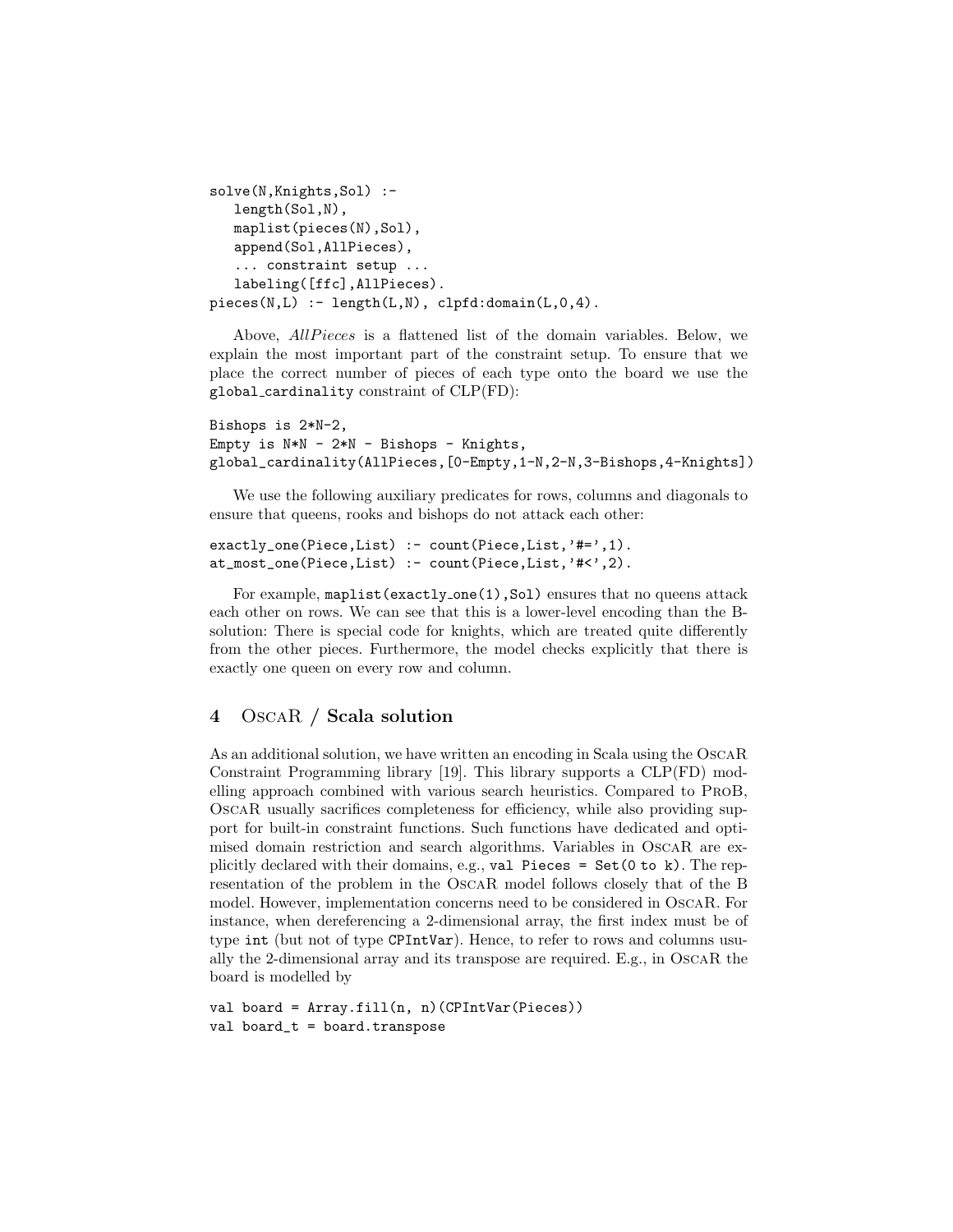Constraints are added to the constraint store by means of a function  $add(c)$ , where c is a constraint. Constraints may not contain quantifiers. As a consequence, OscaR models are less abstract than B models as well as not as easy to read and understand, e.g., concerning knight attacks:

```
for(i<-0 until n; j<-0 until n)
  (for(u<-Seq(-2, -1); v<-Seq(-2, -1, 1, 2);
    if(u.abs!=v.abs && i+u>=0 && i+u<n && j+v>=0 && j+v<n))
  yield board(i+u)(j+v)).foreach
    {t=}>add(board(i)(j).isEq(k)==>t.isDiff(k))}
```
We have analyzed two differently structured versions of the model.

- 1. A monolithic version where constraints are propagated between the four sub-problems, similarly to the B and Prolog models.
- 2. A layered version where the sub-problems are solved in a predetermined order (first bishops, then rooks, then queens, finally knights) where constraints are propagated within the sub-problems and allocated positions are passed as constants from one to the next sub-problem. The only way the sub-problems communicate is by backtracking.

Three similar sets Bset, Rset and Qset are used in the layered model to pass the already allocated board positions to the next sub-problem dealing with bishops, rooks and queens, respectively. E.g., Bset is declared as

```
val Bset = scala.collection.mutable.Set[(Int, Int)]()
```
When the solver for the bishops problem has found a solution, the positions of the bishops are copied into Bset,

```
for(i < -0 until n; j < -0 until n)
  if(board(i)(j).value.tolnt!=0) Bset += (i, j)
```
The sub-model for the rooks contains constraints to block these positions,

```
for(i <-Bset) add(board(i.1)(i.2)!==r)
```
and adds the constraints for the placement of the rooks using global cardinality constraints gcc

```
for(i \leq 0 until n){
  add(gcc(board(i), Array((r,CPIntVar(0 to 1)))))
  add(gcc(board_t(i), Array((r,CPIntVar(0 to 1))))}
add(gcc(board.flatten.toArray, Array((r,CPIntVar(nR)))))
```
The same scheme is followed for the queens and knights subproblems.

We have varied the order of the sub-problems discussed above and the alternatives have a worse performance than the one presented here. This is likely due to the degrees of liberty when placing the figures, influenced by the possible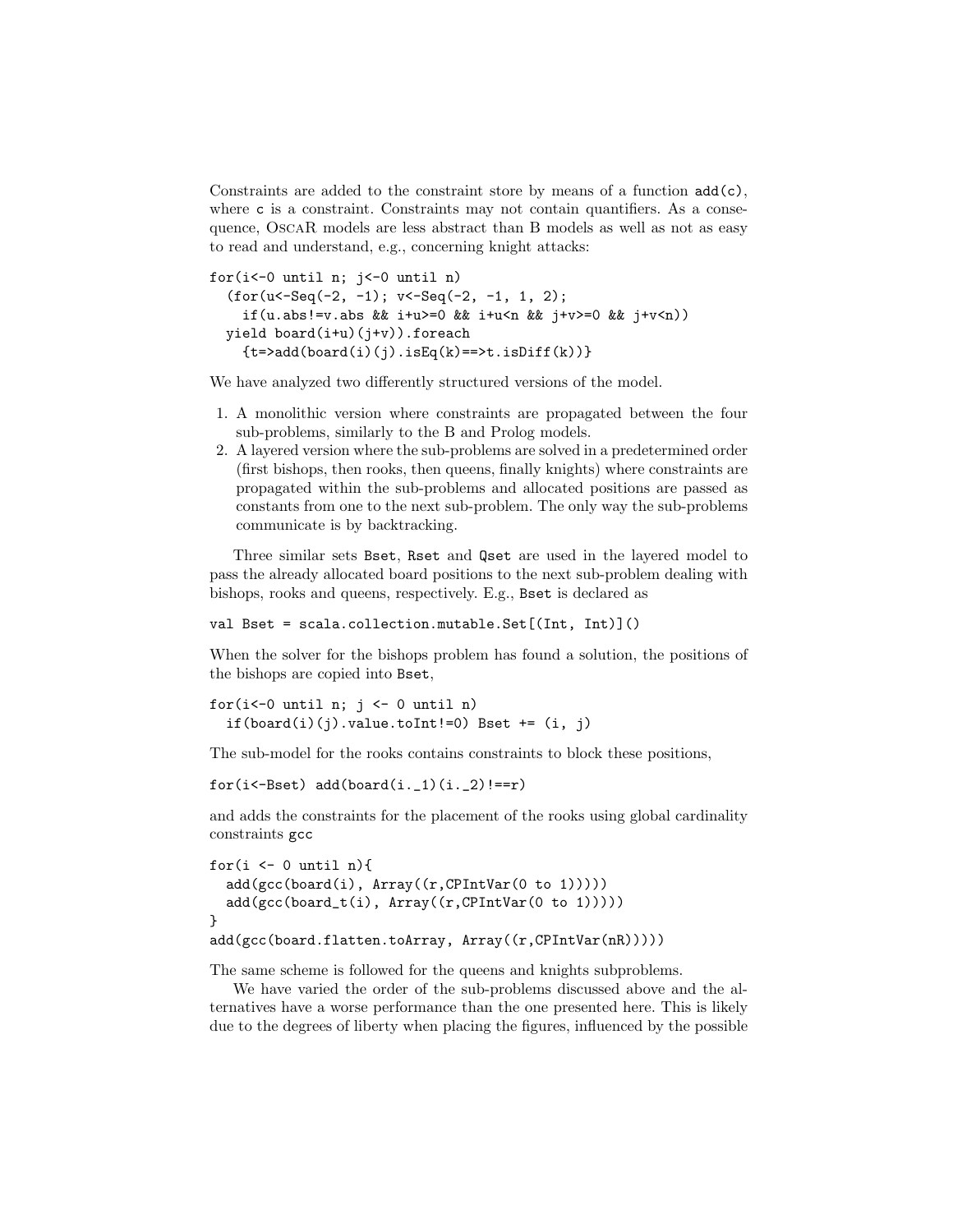moves and the number of figures. As an example, for models starting with the bishops sub-problem, the search performed better than for those starting with the queens sub-problem. This could be a consequence of having to place almost twice as many bishops as queens, i.e., we reduce the search space more when passing the positions occupied by bishops while still having enough liberty in placing the queens on the board.

The layered approach is not suitable for testing of unsatisfiability even for small board sizes: backtracking is more costly than direct constraint propagation. In addition, the search uses limits on the permitted number of iterations. In the benchmarks this is not an issue, because the runtime is dominated by the subproblems. The ability to experiment easily with model representations and search heuristics is an advantage of OSCAR. The price to pay for this is the lower level of abstraction which makes it more difficult to validate the model against the problem statement.

We have also experimented with modelling variants using a piece-centric model instead of a board-centric model. The models were generally less performant than the two discussed above. We see two reasons for this: (1) when the models are to be considered jointly, some optimisations usually applied to piece-centric models were not possible because they depend on specific datamodels, (2) it requires replacing a few arithmetic calculations and comparisons with many boolean comparisons. Due to the small board sizes used there are no performance issues due to memory management. We also observed that when trying to break symmetries in these models, the low level of the programming and the restrictions on referencing arrays obscured the added constraints. This reduces the legibility of the models further and makes validation more difficult.

### 5 SAT Encoding

A different approach towards solving the crowded chessboard puzzle is to encode it using pure propositional calculus and employ SAT solvers such as Minisat [10]. The general idea is as follows: For each kind of chess figure to be placed we introduce  $n \times n$  boolean variables to encode the chessboard, e.g., queen<sub>2.5</sub>. We set a variable to true to represent a figure on a certain square, while false represents an empty square.

Most placement rules can be encoded easily. First, we encode that no two figures can be placed on the same square. This is done by enforcing, that for each combination of indices i, j the fields encoded as queens<sub>i,j</sub>, rooks<sub>i,j</sub>, bishops<sub>i,j</sub> and  $knights_{i,j}$  should not be true simultaneously. For example, for *queens* and rooks we assert  $\forall i \in 1 \ldots n, j \in 1 \ldots n$  queens $s_{i,j} = \top \Rightarrow \text{rooks}_{i,j} = \bot$ . Of course, using universal quantification is not allowed in the input of a common SAT solver. Thus, we have to unroll the formula and set the constraint up explicitly for all combinations of chess pieces,  $i$  and  $j$ .

Next, we have to encode the movement of figures. For a solution to be correct, we require that no two figures of the same kind can capture each other. Again, this can be encoded using implications, e.g., for the case of linear movement we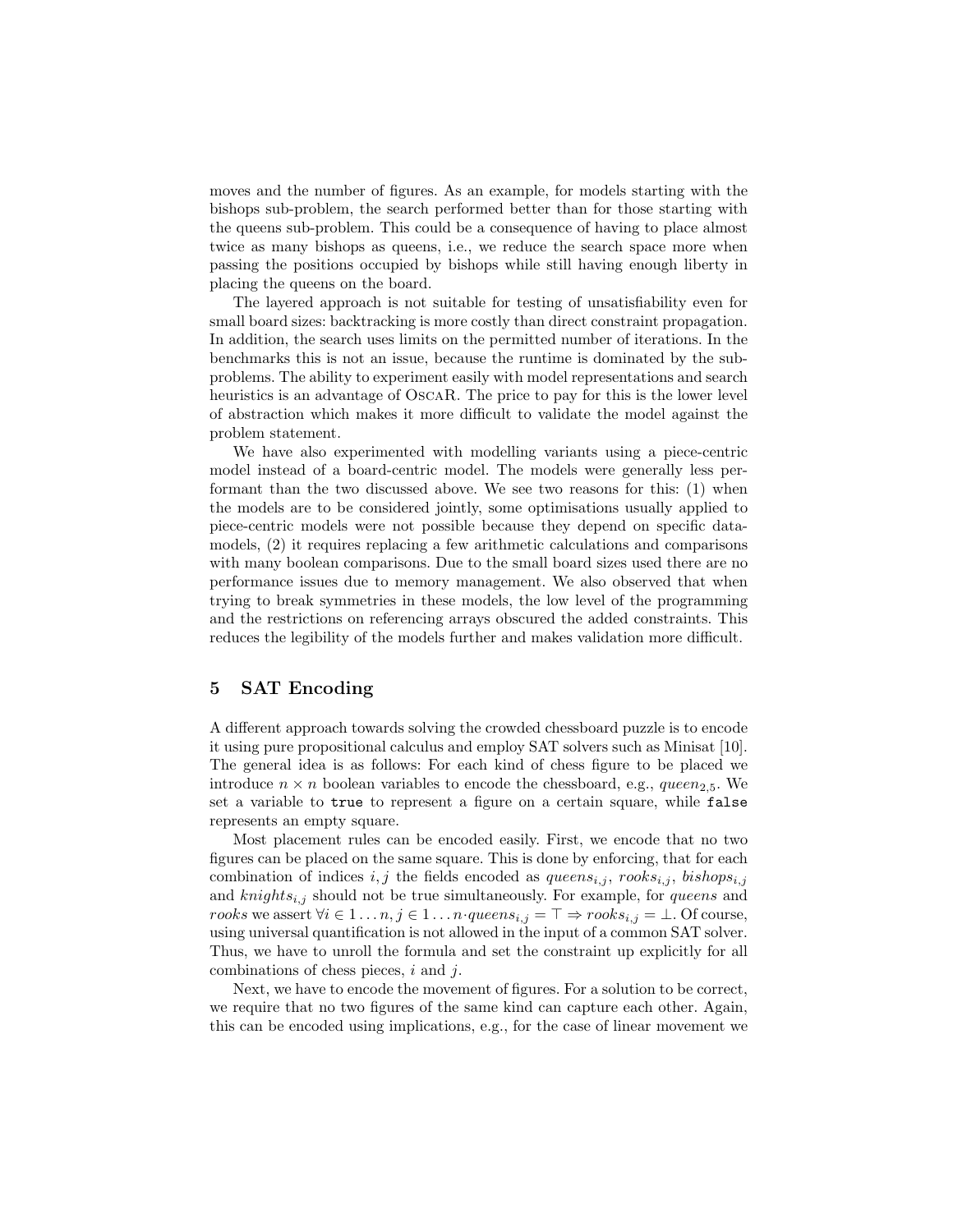

Fig. 5: Board Size vs. Variables / Clauses (Maximum Number of Knights)

assert  $\forall i \in 1 \ldots n, j \in 1 \ldots n, x \in 1 \ldots n, x \neq j \cdot queens_{i,j} = \top \Rightarrow queens_{i,x} = \bot.$ Obviously, diagonal movement can be encoded similarly. Again, we have to unroll the resulting constraints to remove the universal quantification.

Encoding the knights movement is more complicated and can not be expressed as easily using quantification. They key idea however remains the same: we iterate over all possible fields a knight can reach and set up implications preventing other knights from being placed there. To do so, we compute the set of fields a knight can reach from a current field  $i, j$ :

$$
reachable_{i,j} = \{(i+1,j+2), (i-1,j+2), (i+1,j-2), (i-1,j-2), (i+2,j+1), (i+2,j-1), (i-2,j+1), (i-2,j-1)\}.
$$

Of course, we have to keep in mind not to violate the borders of the chess board:

reachable  $2_{i,j,n} = \{(x, y) | (x, y) \in reachable_{i,j} \land x \in 1 \dots n \land y \in 1 \dots n\}.$ 

Following, we can prevent knights from attacking each other:

 $\forall i \in 1 \ldots n, j \in 1 \ldots n, (x, y) \in reachable2_{i,j,n}knights_{i,j} = \top \Rightarrow knights_{x,y} = \bot$ 

In contrast to movement, encoding the number of figures to be placed is quite involved. This is due to the fact the very low-level SAT encoding does not feature constructs like cardinality computation. There are extensions to SAT introducing quantified Boolean satisfiability, or QSAT for short. When the quantification of variables is not existential, SAT becomes PSPACE-complete.

To summarize, we have two possible ways to proceed: use a solver for quantified boolean formulas or encode the cardinality constraints ourselves. As we intended to present a low-level alternative to the high-level encoding in B and ProB, we went with the second alternative. Essentially, there are three ways to encode the sum of boolean variables by means of pure propositional calculus: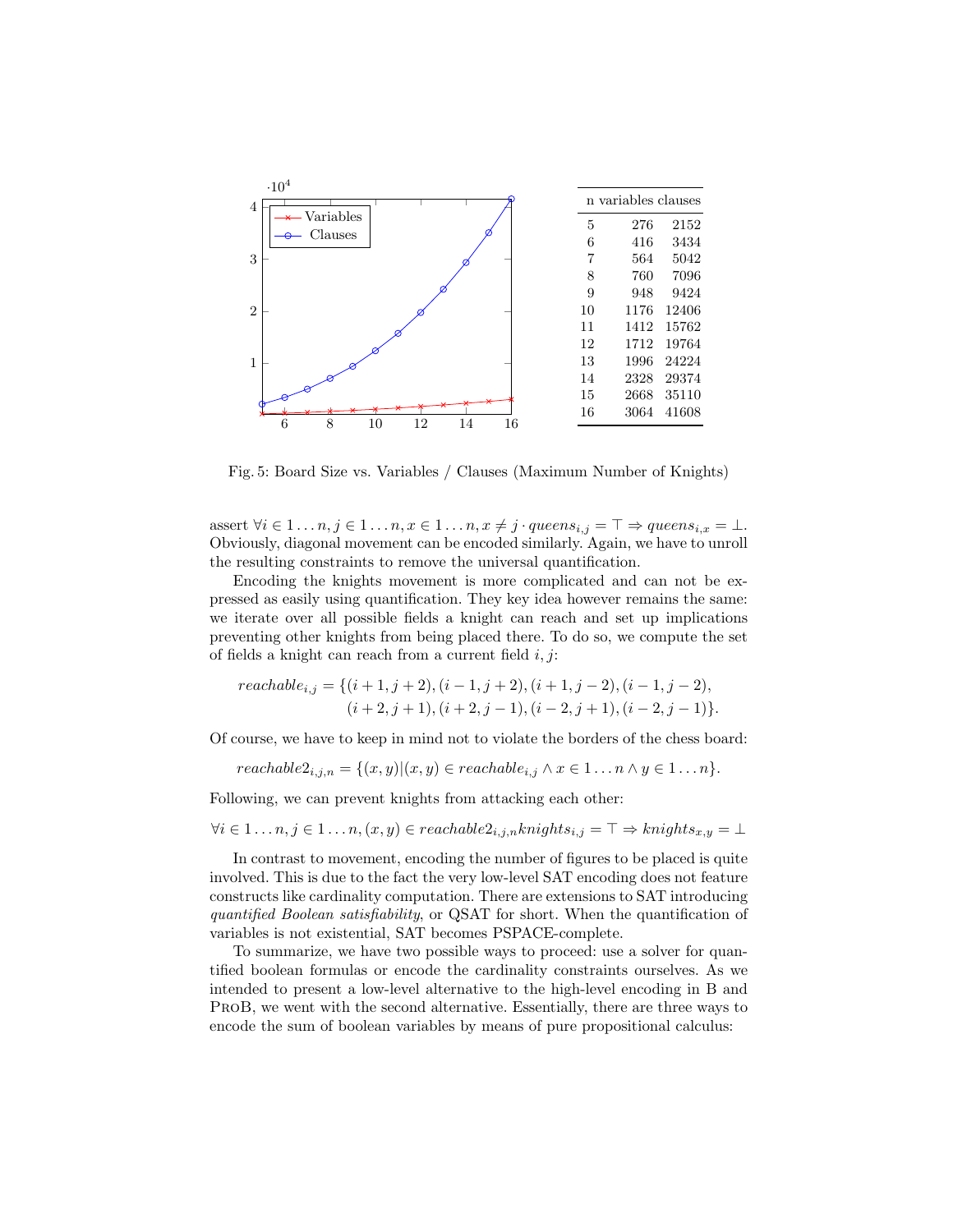- Encode a bit-wise adder and treat every boolean variable as an input bit. The result can be compared to the required cardinality using bit-level arithmetic. This is the approach we will use in our benchmarks.
- An improved encoding of bitwise addition called the totalizer [3]. In contrast to the naive encoding it provides improved unit propagation. However, for the problem at hand we did not observe any speedup.
- Use a sorting network as outlined in [2].

As can be seen in Fig. 5, encoding the crowded chessboard puzzle using pure propositional calculus involves introducing numerous variables and connecting them by a high number of relatively simple constraints. In particular, the number of clauses rises quadratically, as expected due to the pairwise constraints.

#### 6 SMT Encoding

In contrast to the very low-level encoding needed for SAT solvers, SMT solvers support a much richer logic. In particular, cardinality constraints can be expressed by means of addition. Furthermore, we can again use quantifiers to express the relations between chess pieces. We investigated three possible encodings of the crowded chessboard puzzle into SMT:

- 1. The board-centric approach, where we try to find a function mapping positions to chess pieces occupying them.
- 2. The piece-centric approach, where we try to find a function mapping pieces to their position on the chess board.
- 3. A low-level approach using a boolean encoding similar to Section 5. This time however, cardinality is expressed using integer arithmetic.

For the first two approaches, fields are encoded as pairs of two integers ranging from 1 to n. The two functions *first* and *second* are used to access the first and second entry. A set of common predicates is used to set up the constraints:

on\_board(x)  $\Leftrightarrow$  1 ≤ first(x) ≤ n ∧ 1 ≤ second(x) ≤ n  $not\_same\_row(x, y) \Leftrightarrow first(x) \neq first(y)$  $not\_same\_col(x, y) \Leftrightarrow second(x) \neq second(y)$  $not\_same\_diag(x, y) \Leftrightarrow |first(x) - first(y)| \neq |second(x) - second(y)|$ 

All of them can directly be encoded using SMT-LIB, the common input language of SMT solvers. For the first approach, we try to find *board*, a mapping of pairs to integers ranging from −1 to 3, where −1 represents an empty square, 0 a queen, 1 a rook, 2 a bishop and 3 a knight. We assert that the board may not hold other values and that a figure may not be placed outside of the field:  $\forall x \cdot -1 \leq board(x) \leq 3 \land \neg on\_{board}(x) \Rightarrow board(x) = -1.$ 

Movement and attacking is also modeled using universal quantification. For instance, the fact that two rooks may not attack each other is encoded as follows:

$$
\forall x, y \cdot board(x) = 1 \land board(y) = 1 \land x \neq y
$$

$$
\Rightarrow not\_same\_row(x, y) \land not\_same\_col(x, y)
$$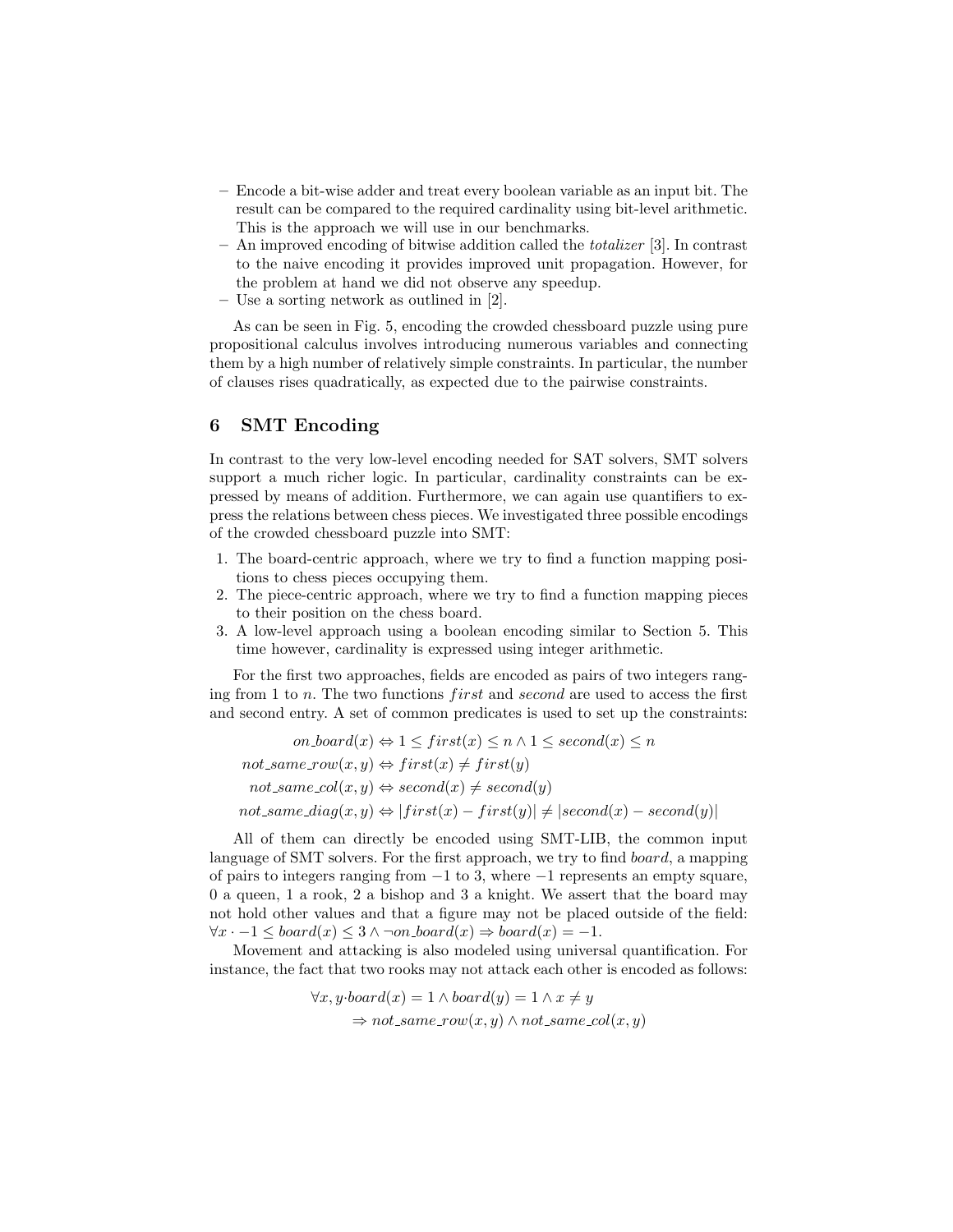Cardinality is encoded by enforcing the existence of  $n$  pairs where a queen is placed. The first universal quantification can be expressed efficiently in SMT-LIB by a distinct constraint:

 $\exists q_1, \ldots, q_n \cdot ((\forall i, j \in [1, n], i \neq j \cdot q_i \neq q_j) \land (\forall i \in [1, n] \cdot board(q_i) = 0))$ 

This first approach was not successful, as it could not compete with the SAT approach even for small board sizes. While the usage of SMT instead of SAT greatly increases expressiveness and therefore understandability of the encoded problem, it also causes a performance decline if used as above.

The second approach, the piece-centric view of the puzzle can be extracted out of the first one by unrolling board. Essentially, we set up a variable for each queen, rook, bishop and knight. In consequence, we do not have to consider empty squares anymore. Furthermore, by using the correct number of variables, checking cardinality boils down to checking inequality.

Now that we have immediate access to the different figures, we can hardcode some simple symmetry reductions directly into the constraints. For instance, we know that the queens cannot share a row at all. Hence, we can sort them by asserting  $\forall i \in [1, n] \cdot first(q_i) = i$ .

We could again use quantifiers for the attack relation. For instance, in case of the queens we could reuse the *not\_same\_diag* predicate defined above:

$$
\forall x, y \cdot \left(\bigvee_{i=1}^{n} x = q_i\right) \land \left(\bigvee_{i=1}^{n} y = q_i\right) \land x \neq y \Rightarrow not\_same\_diag(x, y).
$$

However, SMT solvers such as Z3 [7] and CVC4 [4] currently do not detect saturation of the left hand side, i.e., they do not realize that the quantifier in fact handles all combinations of two queens. In consequence, we decided to unroll the universal quantifier and assert all *not\_same\_diag* combinations individually.

# 7 Related Work and Other Encodings

There are well-known approaches (e.g., [12]) to encoding constraint problems using integer programming (IP). Instead of asking for logical satisfaction one asks for the solution to a minimisation problem. An IP formulation for the crowded chessboard problem has been proposed in [6] where two approaches are discussed: (i) counting the number of attacks or (ii) a direct binary model for the logical constraints. The objective function for model (i) is binary discarding the extra information provided by counting the number of attacks. The XPRESS-MP models that are mentioned are not accessible. However, a MiniZinc model and a Picat encoding based on the direct binary model of [6] is available. For the MiniZinc version, a comment in the model states that for  $n = 8$  the computation of a solution takes 108 seconds using ECLiPSe/eplex [22, 25], however, in our benchmarks solutions were found much faster. A more low-level implementation of the direct binary model has been implemented directly in ECLiPSe/eplex. As one would expect, this implementation obscures the clear abstract description of [6] when using a Prolog-like notation.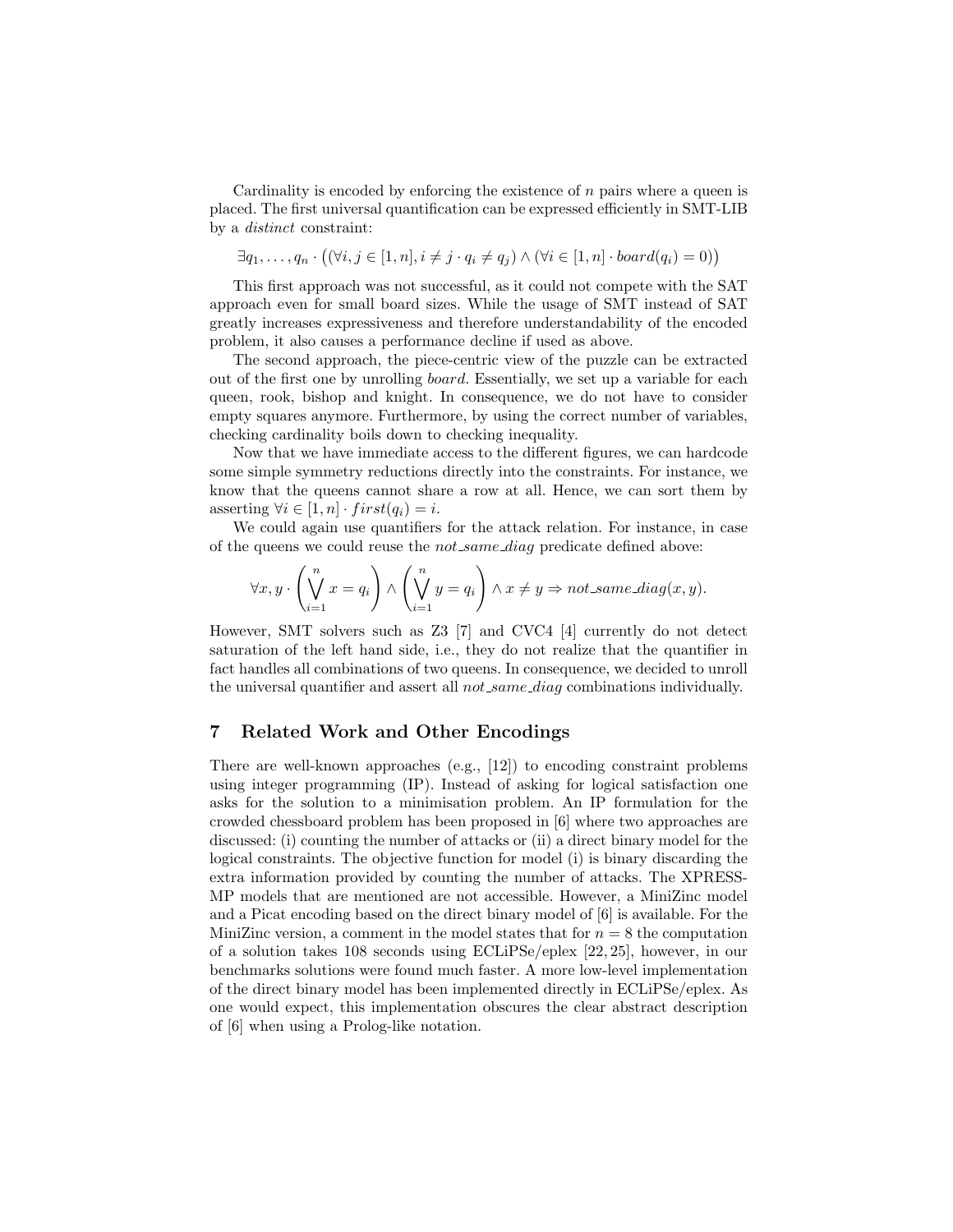|             | n k   |      | B                | CLP(FD) | OscAR       |      | SAT    |              | <b>SMT</b> |        |        | ECLiPSe        | Picat      |
|-------------|-------|------|------------------|---------|-------------|------|--------|--------------|------------|--------|--------|----------------|------------|
|             |       |      | $plain + Kodkod$ |         | plain split |      |        | board figure |            | SAT    |        | plain MiniZinc |            |
| $5^{\circ}$ | -5    | 6.1  | 8.3              | 2.6     | 2.8         | 1.5  |        | $0.7$ 117.6  | 1.9        | 0.4    | 0.6    | 0.3            | 1.3        |
| $*5$        | 6     | 28.4 | 8.3              |         | 2.2         |      | 0.8    |              |            | 0.7    | 0.6    | 0.3            | 3.0        |
| 6           | 9     |      | 10.8             | $2.0\,$ | 85.9        | 3.0  | 0.8    |              | 636.4      | 1.7    | 0.6    | 0.5            | 3.5        |
| $*610$      |       |      | 11.9             |         | 485.6       |      | 0.7    |              |            | 3.8    | 3.9    | $1.2\,$        | 12.8       |
|             | 7 1 1 |      | 16.7             | 42.8    |             | 7.4  | 0.9    |              |            | 41.4   | 1.1    | 0.6            | 4.0        |
| $*712$      |       |      | 16.1             | 10.9    |             |      | 0.2    |              |            | 48.6   | 0.7    | $0.5\,$        | 3.3        |
|             | 8 21  |      | 75.5             |         |             | 41.5 | 13.2   |              |            | 402.1  | 1.0    | 4.8            | 8.5        |
| $*822$      |       |      | 374.1            |         |             |      | 160.1  |              |            | 1535.0 | 54.9   |                | 93.7 516.0 |
|             | 9 2 9 |      | 709.5            |         |             |      | 184.7  |              |            |        | 16.9   | 13.5           | 11.7       |
| *9 30       |       |      | 1385.1           |         |             |      | 1257.4 |              |            |        | 59.8   | 1633.1 245.0   |            |
| 10 37       |       |      | 1408.9           |         |             |      | 189.6  |              |            |        | 1.2    |                | 153.6 23.6 |
| $*1038$     |       |      | 1413.5           |         |             |      |        |              |            |        | 300.6  |                | 726.2      |
| 11 47       |       |      | 1449.5           |         |             |      |        |              |            |        | 38.2   |                | 56.1       |
| $*1148$     |       |      | 1455.3           |         |             |      |        |              |            |        | 275.2  |                |            |
| 12 57       |       |      | 1509.1           |         |             |      |        |              |            |        | 46.0   |                | 81.2       |
| $*1258$     |       |      | 1516.6           |         |             |      |        |              |            |        | 1106.4 |                |            |
| 1369        |       |      | 1599.5           |         |             |      |        |              |            |        | 201.2  |                |            |
| $*1370$     |       |      | 1615.0           |         |             |      |        |              |            |        | 430.2  |                |            |
| 14 81       |       |      | 1768.4           |         |             |      |        |              |            |        | 59.5   |                |            |
| $*1482$     |       |      | 1755.4           |         |             |      |        |              |            |        |        |                |            |
| 15 94       |       |      |                  |         |             |      |        |              |            |        | 2.5    |                |            |
| $*1595$     |       |      |                  |         |             |      |        |              |            |        |        |                |            |

Table 2: Solving times (in seconds), \* means unsat, empty means timeout

### 8 Empirical Evaluation

In this section, we evaluate the performance of the different approaches. Each encoding is executed once for several board sizes. The amount of knights is varied in order to check both a satisfiable and unsatisfiable instance. All benchmarks were run on an AMD Opteron with 2 GHz and 4 physical cores. Up to 3 benchmarks were run in parallel. After 30 minutes without a result, the execution was aborted. Results are given in Table 2 and Fig. 6, showing the runtimes in seconds.

We benchmarked the CLP(FD) encoding introduced in Section 3 using SICStus Prolog. For  $n = 5$  and 5 knights, solving takes 2.6s. For  $n = 6$  and 9 knights it takes only 2s, but to determine that there is no solution for 10 knights it takes  $>$  30 minutes. For  $n = 7$  and 12 knights however, unsatisfiability is detected in 11s. We did not manage to solve the full puzzle for  $n = 8$  and 21 knights.

In summary, this encoding is more efficient than the higher level one written in B in Section 2, as the high level one can only solve the puzzle for  $n = 5$ . This shows that there is still scope to reduce the overhead of ProB's default CLP backend, given that it is based on CLP(FD) and SICStus as well. However, it is disappointing not to be able to solve the original puzzle for  $n = 8$ . In the future, we will investigate whether we can replace the global cardinality constraint by a more effective encoding.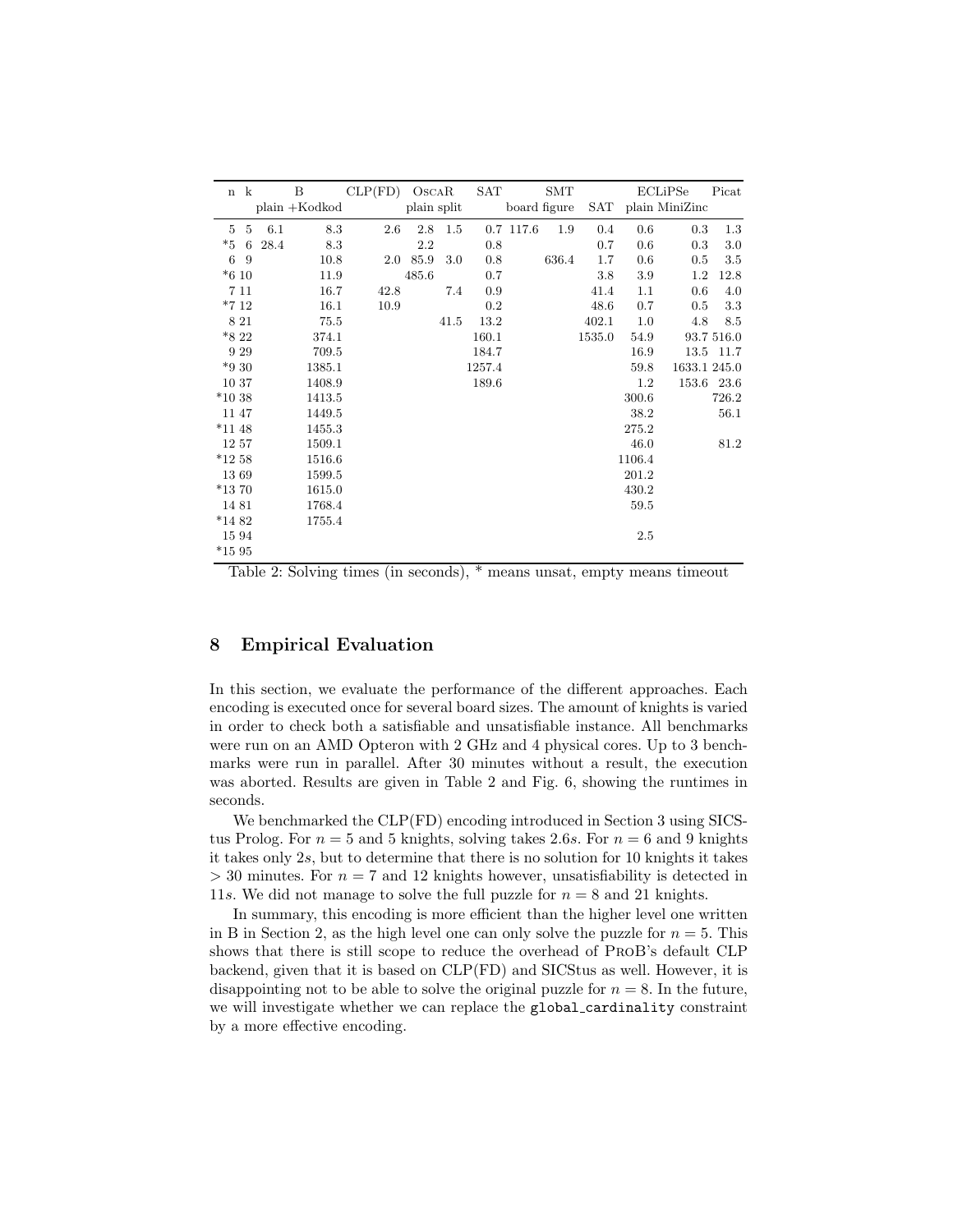

Fig. 6: Runtimes for Satisfiable and Unsatisfiable Instances

Furthermore, integrating ProB's default backend with other solvers is beneficial. Thanks to the improved integration with Kodkod presented in Section 2.5, PROB can solve all satisfiable and unsatisfiable instances with  $n \leq 14$ . Combining SAT and CLP proves to be stronger than both working independently.

In Section 4, we presented another attempt at a constraint programming solution to this problem; this time using the OscaR library in Scala. Unfortunately, the monolithic solution also does not scale to  $n = 8$ , but an optimized layered version, splitting the constraints and sacrificing completeness for efficiency, does scale (but is in principle not guaranteed to find a solution if there is one).

With respect to the search, the layered approach showed a superior performance. For  $n = 5$ , the execution time was roughly split in half, while for  $n = 6$ the layered version was nearly 30 times faster. Until  $n = 8$  the performance is very high in comparison, which is likely down to the small amount of backtracking that occurs during the search up to this point.

For the low-level encoding into SAT, we benchmarked using the winner of the SAT competition 2017, Maple [17]. Despite the blowup in complexity the resulting performance of a translation to SAT is often better than the one exhibited by our other encoding for large  $n$ . Both for satisfiable and unsatisfiable benchmarks Maple outperforms CLP(FD), PROB and OscaR. In particular, for  $n = 8$  and 22 knights, the low-level SAT encoding using Maple reports unsatisfiability after 160.1s. Furthermore, it can compute solutions for  $n = 10$ .

Our last approach, replacing the cardinality constraint by integer arithmetic, proves not to be an advantage over the plain SAT encoding. In fact, the context switch between SAT and Z3's arithmetic solver causes overhead and, in consequence, reduces performance. For  $n = 8$ , Z3 takes 402s to find a model. If the number of knights is increased to 22, Z3 detects unsatisfiability in  $1535s$ .

The related encodings discussed in Section 7 perform surprisingly well: Using the MiniZinc encoding we find a solution for  $n = 8$  and 21 knights in 8.5s. We are not sure what caused the speedup since the model was introduced in [6], but suspect a combination of improvements in ECLiPSe/eplex and faster CPUs.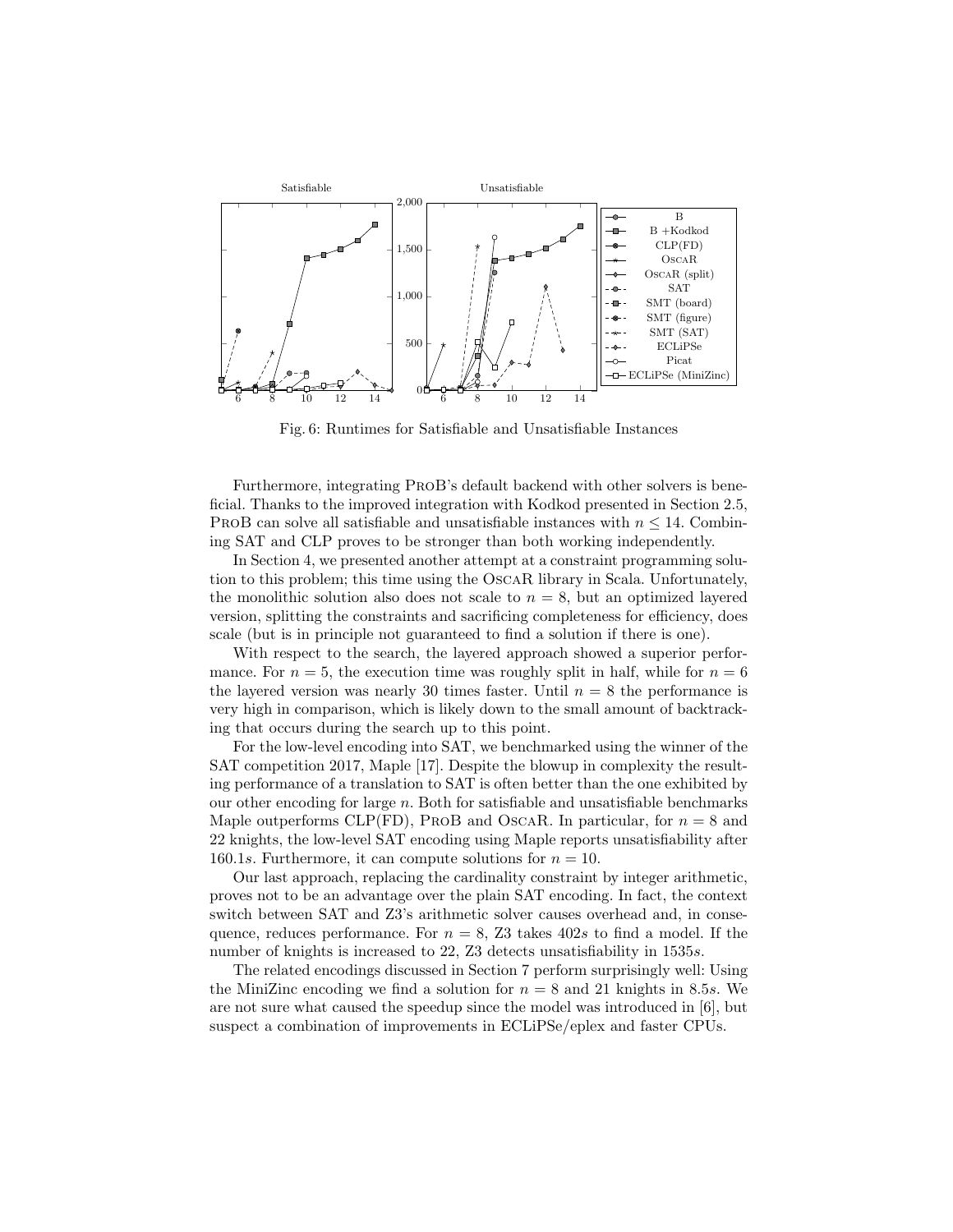The performance of the Picat and the MiniZinc model differs, although they are based on the same encoding. While Picat is slower for  $n \leq 8$ , it is faster for larger instances. The direct encodings in ECLiPSe and Picat show that tailoring towards the particular strengths of solvers is beneficial regarding performance. ECLiPSe outperforms the more general solution written in MiniZinc on the larger benchmarks. In particular, it is the only combination of encoding and solver able to solve the puzzle for  $n \geq 14$ . However, as argued above, the price is readability.

#### 9 Conclusion, Outlook and Discussion

In conclusion, the crowded chessboard problem turned out to be surprisingly difficult to solve. The problem also allowed us to compare a variety of approaches.

- The high-level B model from Section 2.1 is a very readable, mathematical formulation of the problem. It cannot be solved for  $n = 8$  using the current CLP(FD)-based backend of ProB, but it can be used to validate solutions found by other approaches. Other backends of ProB based on SAT [20] or SMT cannot be applied, due to the higher-order nature of the model.
- The lower-level, direct CLP(FD) encoding in Section 3 is faster, but also cannot scale to  $n = 8$ .
- The monolithic encoding using the OscaR constraint library in Section 4 also does not scale, but an optimized, layered version, sacrificing completeness for efficiency, does.
- Various attempts at a lower-level direct SMT-LIB encoding in Section 6, also cannot be solved for  $n = 8$  using Z3.
- The high-level B model from Section 2.5 is slightly less declarative than the B model from Section 2.1, but scales surprisingly well.
- Among the fastest of our solutions is a direct SAT encoding, generated by a Python program in Section 5. However, this solution is hardest to read by a human: neither the SAT encoding nor the Python program are ideal for human validation and reviewing.

The ultimate goal is to be able to solve the high-level, readable model from Section 2.1, fully automatically. We hope that further refinements of the approaches in Section 2.5 and Section 4 will enable this, and pave the road for very declarative but tractable modelling of complex constraint problems.

#### References

- 1. J.-R. Abrial. The B-Book. Cambridge University Press, 1996.
- 2. R. Asín, R. Nieuwenhuis, A. Oliveras, and E. Rodríguez-Carbonell. Cardinality Networks and Their Applications. In Proceedings SAT, LNCS 5584, pages 167–180. Springer, 2009.
- 3. O. Bailleux and Y. Boufkhad. Efficient CNF Encoding of Boolean Cardinality Constraints. In Proceedings CP, LNCS 2833, pages 108–122. Springer, 2003.